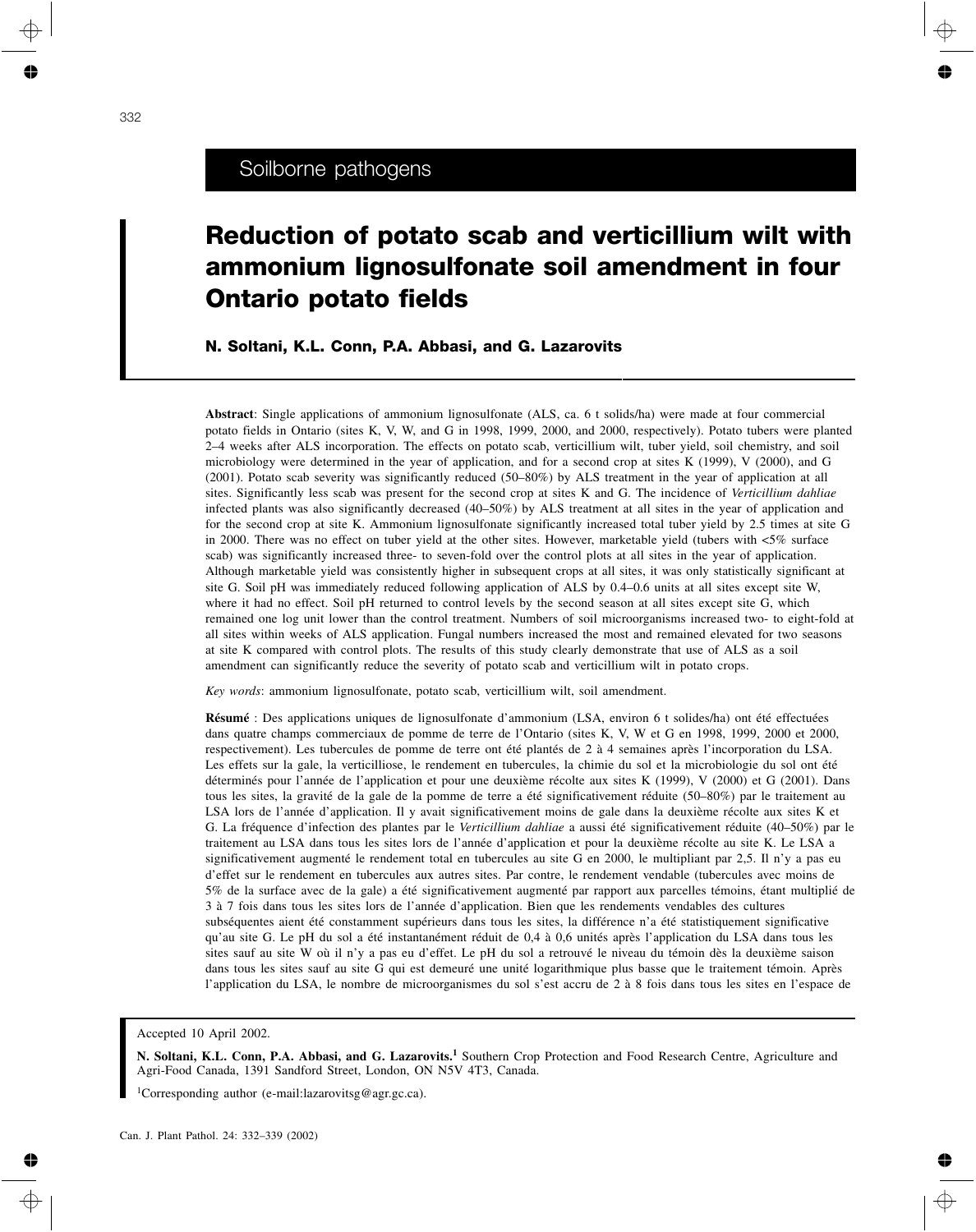quelques semaines. Ce sont les champignons dont le nombre a le plus augmenté et qui est resté élevé durant deux saisons au site K par rapport aux parcelles témoins. Les résultats de cette étude démontrent clairement que l'utilisation du LSA en tant qu'amendement du sol peut significativement réduire la gravité de la gale de la pomme de terre et de la verticilliose dans les cultures de pomme de terre.

*Mots clés* : lignosulfonate d'ammonium, gale de la pomme de terre, verticilliose, amendement du sol.

# **Introduction**

Lignosulfonate, a soluble derivative of lignin, is a byproduct of the acid sulfite pulp-making process. Millions of tons of lignosulfonate are produced yearly, and most of it is incinerated. Like lignin, lignosulfonate has a very complex macromolecular structure that is not yet completely understood. The molecules are spherical in shape with negatively charged sulfonate, hydroxyl, phenolic, and carboxyl groups (39). These characteristics have given lignosulfonate the capability to chelate metals, adsorb to surfaces, and potentially be involved in a variety of reactions in soils (20). There are several types of lignosulfonates including ammonium, magnesium, calcium, and sodium lignosulfonates. Ammonium lignosulfonate (ALS) is produced when the sulfuric acid in the liquor is neutralized with ammonia. ALS is known to improve the physical, chemical, and biological properties of saline and eroded soils and reduce the evaporative soil water loss (2, 3). In addition, lignosulfonate is known to serve as a carrier of micro- and macro-nutrients and increase their availability to and uptake by plants (1, 4, 20, 30, 32, 37–40).

We have been using the potato crop as a model system to investigate the effect of organic soil amendments on soilborne plant diseases (16, 18). In particular, we have examined the effect on two economically important diseases, potato scab and verticillium wilt. Potato scab is caused by several *Streptomyces* spp. (9, 19) of which *S. scabies* is the predominant causal agent (15). Depending on the *Streptomyces* strain and the soil environment, bacterial invasion can lead to shallow, raised, or deep-pitted lesions (9, 19). Verticillium wilt is caused by *Verticillium dahliae* (Kleb.). This disease results in early dying of leaves and stems leading to severe yield reductions in a variety of important crops worldwide (28). *Verticillium dahliae* and *Streptomyces* spp. can survive in soil for more than a decade and pose a long-term threat to potato production in infested soils (14, 36). Currently, there is no effective disease-control strategy available for verticillium wilt or potato scab. Fumigation with chemical sterilants such as methyl bromide, vapam, and chloropicrin can reduce both diseases. However, these chemicals are not always available or when used can lower populations of nontarget beneficial soil microorganisms, which could lead to increased pathogen populations as antagonism and competition are eliminated (26). Various soil amendments have been shown to influence the severity of potato scab and verticillium wilt (5, 11, 12, 17, 26).

The objectives of this study were to investigate the effects of ammonium lignosulfonate soil amendment on potato scab, verticillium wilt, tuber yield, soil chemistry, and soil microbiology in four commercial potato fields in Ontario.

# **Materials and methods**

## **Field experiments**

Experimental plots were established in scab-infested commercial potato fields in Ontario near Delhi (site K), Alliston (site V), Guelph (site W), and Palmer Rapids (site G) during 1998–2000. Physical characteristics of the soils from these sites are shown in Table 1. Chemical analyses of ALS used at the sites is shown in Table 2. Liquid ALS batches containing 50% solids were diluted 50:50 with water to assist in application. ALS was applied to the surface of the plots, and the plots were immediately rototilled or cultivated to a depth of 15 cm. All treatments at each site received the usual fertilizer regime used by each grower unless stated otherwise below. The plots at each site were treated the same in all other ways by the growers. Soil samples from each plot were collected by taking about 20 soil cores to a depth of 15 cm with a soil corer and mixing these together for a composite sample. Soil microbiology and chemistry was determined as described below. The toxicity of ALS to *V. dahliae* microsclerotia was determined using microsclerotia buried in nylon mesh bags (10) at each site. Severity of verticillium wilt and potato scab was determined as described below. Tubers were harvested from the middle two rows of each plot and tuber yield determined. Yield data were converted to tonnes per hectare by assuming 30 300 plants/ha based on 30-cm spacing of plants and rows 110 cm apart. Tubers less than 5 cm in diameter were not included in the yield. Marketable yield of tubers was determined by multiplying tuber yield by the percentage of tubers with <5% surface scab.

Site K was established in May 1998. This was the first site where we tested ALS (10 and 20 hL/ha, 6000 and 12 000 kg solids/ha, respectively). Since the higher concentration did not provide better disease reduction than the lower rate and was phytotoxic, only the lower rate was used in subsequent studies. Data for the 2× rate of ALS is not shown, because this treatment was not repeated at any of the other sites. Three replicate plots per treatment were set up in a randomized block design. Each plot was  $3.7 \times 7.6$  m with a 3.3-m buffer zone between each block. There was also a 0.6-m buffer zone between each plot within a block. Potato tubers cv. Yukon Gold were planted by the grower (four rows per plot) 4 weeks after amendment. Because of extremely dry conditions, the ALS treatments prevented the emergence of the potato plants in 1998, and these plots had to be replanted 4 weeks later. Soil samples were taken at 0, 1, 2, 8, and 14 weeks after amendment incorporation and at harvest. Potato tubers cv. Yukon Gold were again planted in these plots in 1999 and 2000 without further addition of ALS. Soil samples were taken in the spring and fall of each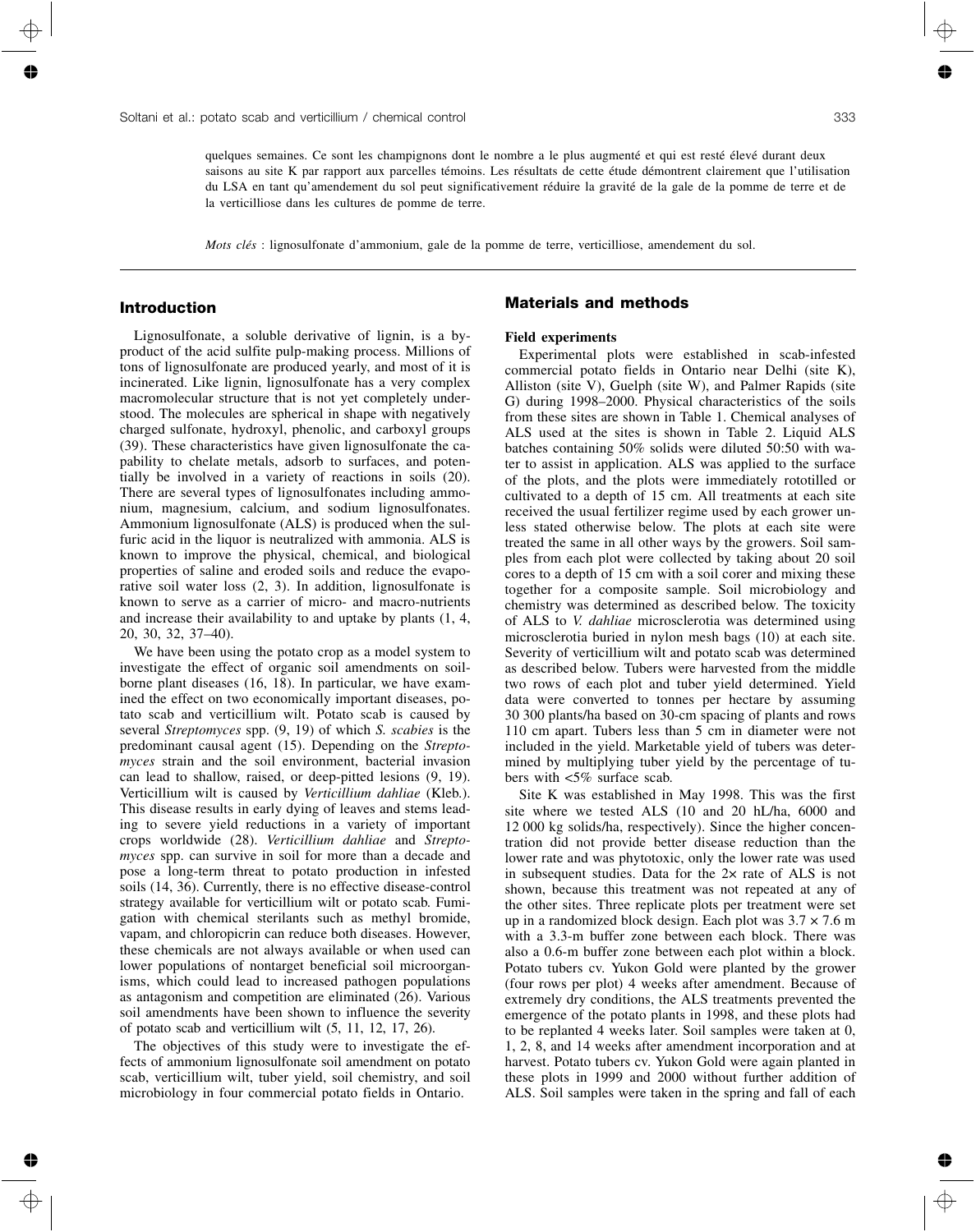| Location | Type       | Clay<br>(%) | Sand<br>$(\%)$ | Silt<br>$(\%)$ | Organic carbon<br>$(\%)$ | Water-holding capacity<br>$(g/100 g$ dry soil) | pH  |
|----------|------------|-------------|----------------|----------------|--------------------------|------------------------------------------------|-----|
| Site K   | Sandy loam |             | 67             | 25             | 1.2                      |                                                | 6.1 |
| Site V   | Loam       |             | 56             | 35             | 1.3                      | 19                                             | 6.7 |
| Site G   | Sandy loam |             | 85             |                | 1.0                      | 18                                             | 6.3 |
| Site W   | Sandy loam |             | 64             |                | <u>i</u> .9              | 19                                             | 5.4 |

**Table 1.** Physical characteristics of the soils at the commercial potato fields used in this study.

**Note:** Sites K, V, G, and W, are near Delhi, Alliston, Palmer Rapids, and Guelph, Ont, respectively. Clay, sand, and silt were determined using the hydrometer method (31). Organic carbon was determined using the Walkley–Black wet oxidation–reduction method (35). Water-holding capacity of soils was determined by placing soils on filter papers in funnels, saturating the soils with water, transferring the soils to an oven 24 h later, and calculating water loss. pH was determined from soil (8 g) – water (40 mL) mixtures shaken for 1 h.

**Table 2.** Chemical analyses of ammonium lignosulfonate (ALS) used in this study.

| Location        | Nitrogen<br>(%) | Phosphorus<br>(%) | Potassium carbon<br>(%) | Total<br>(%) | Drv<br>mass<br>$\left( \% \right)$ |
|-----------------|-----------------|-------------------|-------------------------|--------------|------------------------------------|
| Sites K.<br>V.W | 2.6             |                   |                         | 46           | 50                                 |
| Site G          | 37              |                   |                         | 45           | 35                                 |

**Note:** Data are expressed on the basis of fresh mass. Density of ALS was 1.2.

year. Data for the third year is not shown, because third year data was not collected at any of the other sites.

Treatments at site V, established in May 1999, included a control, liquid ALS (10 hL/ha, 6000 kg solids/ha), and dried ALS (7000 kg/ha, 6600 kg solids/ha) replicated four times in a randomized block design. Since the dried ALS did not provide better disease reduction than the liquid ALS, only the liquid ALS was used in subsequent studies. Data for the dried ALS treatment is not shown, because this treatment was not repeated at any of the other sites. Each plot was  $5.5 \times 9.1$  m with a 0.6-m buffer zone between each block. Potato tubers cv. Snowden were planted by the grower (six rows per plot) 1 week after amendment. The control plots received the usual fertilizer regime used by the grower, while the ALS plots received everything but nitrogen. Soil samples were taken at 0, 2, and 4 weeks after amendment incorporation and at harvest. Potato tubers cv. Snowden were planted again in 2000 without further application of ALS. Soil samples were taken in the spring and fall. Potato leaves were collected from each of 25 plants from the middle two rows of each plot in mid-August in both 1999 and 2000 and bulked for macro- and micronutrient analyses by A&L Canada Laboratories East, Inc., London, Ont.

Site G was established in May 2000. Treatments included a control and ALS (14.4 hL/ha, 6000 kg solids/ha) replicated three times in a randomized block design. Each plot was  $5.5 \times 9.1$  m with a 1.5-m buffer zone between each block. Potato tubers cv. Shepody were planted by the grower (six rows per plot) 1 week after ALS application. Soil samples were taken after amendment incorporation and at harvest. Potato tubers cv. Shepody were planted again in these plots in 2001 without further application of ALS. Soil samples were taken in the spring and fall.

Treatments at site W, established in May 2000, included a control and ALS (10 hL/ha, 6000 kg solids/ha) replicated

four times in a randomized block design. Each plot was  $3.7 \times$ 9.1 m with a 3-m buffer zone between each block. Potato tubers cv. Yukon Gold were planted by the grower (four rows per plot) 1 week after ALS application. Soil samples were taken at 0, 1, 2, 3, 4, and 8 weeks after amendment incorporation and at harvest. Potato leaves were analyzed for macro- and micro-nutrients by A&L Canada Laboratories East, Inc., London, Ont., as described above. Tubers (15–20 from each plot) were also analyzed for nutrient content at harvest.

## **Soil microbial enumeration**

The soil microbial population was determined by adding 10 g of soil to 90 mL of sterile water agar (0.1% mass/v) in a plastic pouch  $(17 \times 30 \text{ cm})$ . The pouches were heat sealed and shaken on an orbital shaker (200 r/min) for 2 h. The soil mixtures were then homogenized by placing the pouches in a Stomacher blender set on normal speed for 30 s. Serial 10-fold dilutions were prepared in saline solution (0.85% NaCl) and placed onto two media, which were incubated at room temperature (22°C). The number of bacteria that grew on potato dextrose agar medium were counted after 7 days. Fungal numbers were determined on rose Bengal medium after 4 days. Numbers of microorganisms were adjusted to represent colony forming units (CFU)/g dry soil.

## **Soil pH and ion analysis**

Soil (8 g) and water (40 mL) were shaken on an orbital shaker (200 r/min) for 1 h and pH determined. The mixture was then centrifuged for 5 min in a microcentrifuge, and the supernatant analyzed for anions and cations using a DIONEX DX-100 ion chromatograph. Anions were separated using an IonPac AS12A column  $(4 \times 200 \text{ mm})$  with 2.7 mM  $\text{Na}_2\text{CO}_3/0.3$  mM  $\text{NaHCO}_3$  buffer (1.5 mL/min). Cations were separated using an IonPac CS12A column (4 × 250 mm) with 22 mM methane sulphonic acid (1.0 mL/min). Samples and standards (12.5  $\mu$ L) were injected with concentrations in the 1–150 ppm range. Peaks were measured with an ion conductivity detector and quantified using Millenium TM software. All data were expressed as mg/kg dry soil.

#### *Verticillium dahliae* **germination assay**

Microsclerotia were produced as described by Hawke and Lazarovits (10). The microsclerotial germination assay was then carried out using a mesh bag technique as described by Tenuta (33). Microslcerotia (75–106 µm diameter, about 15 mg) were dispersed in crushed silica sand powder (5 g)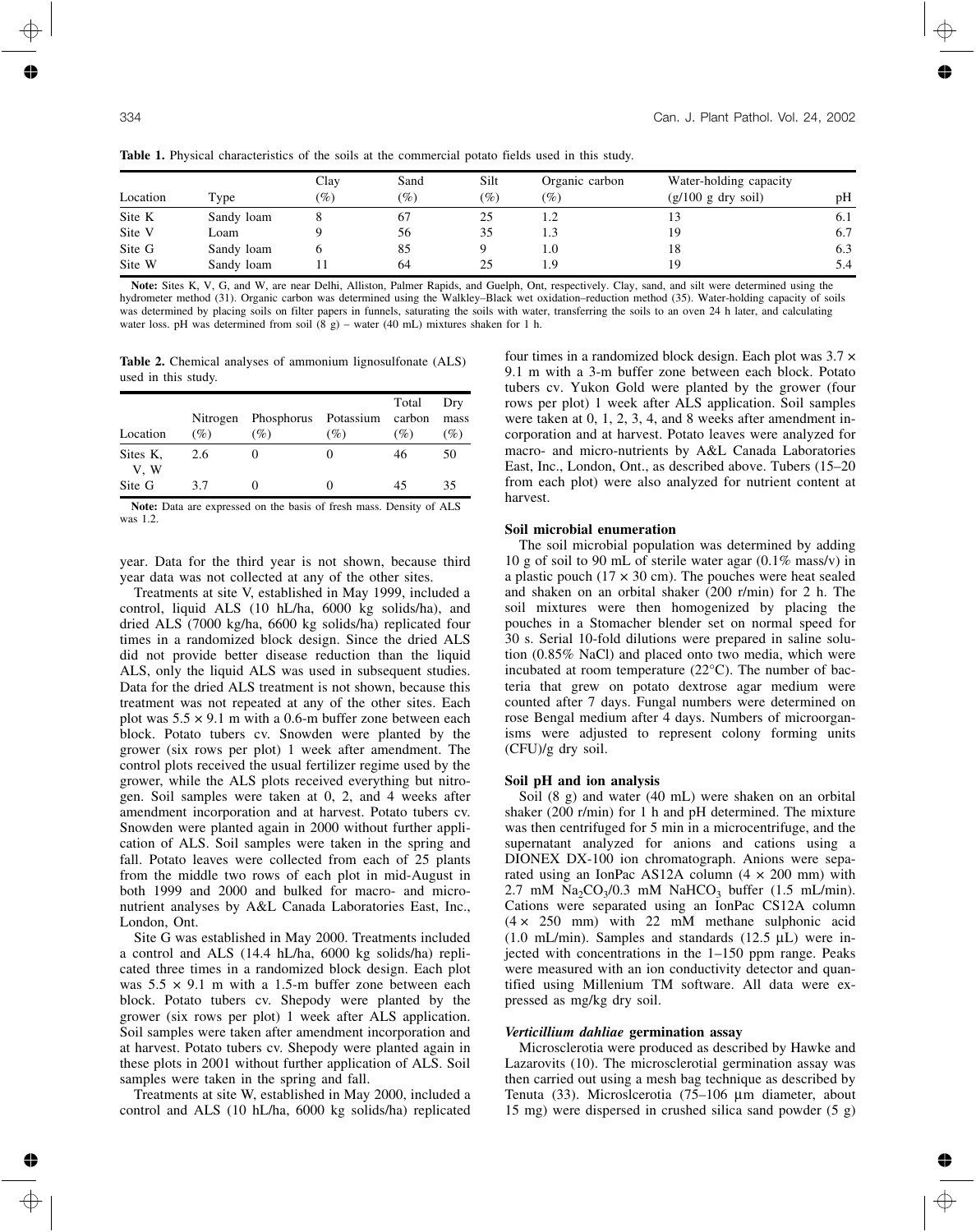**Table 3.** Effect of ammonium lignosulfonate (ALS) soil amendment on potato scab in four commercial potato fields in Ontario.

|                     |                         | Distribution of tubers $(\%)$<br>with surface area lesion<br>coverage of |            |          |
|---------------------|-------------------------|--------------------------------------------------------------------------|------------|----------|
| Treatment*          | Scab index $^{\dagger}$ | $0 - 5\%$                                                                | $6 - 35\%$ | 36-100%  |
| Site K, first year  |                         |                                                                          |            |          |
| Control             | $3.7 \pm 0.5$ a         | 3                                                                        | 69         | 28       |
| ALS                 | $0.7 \pm 0.4$ b         | 85                                                                       | 15         | $\Omega$ |
| Site K, second year |                         |                                                                          |            |          |
| Control             | $2.3 \pm 0.6$ a         | 40                                                                       | 49         | 11       |
| ALS                 | $0.1 \pm 0.0$ b         | 97                                                                       | 3          | $\theta$ |
| Site V, first year  |                         |                                                                          |            |          |
| Control             | $2.3 \pm 0.5$ a         | 33                                                                       | 62         | 5        |
| ALS.                | $1.2 \pm 0.4$ h         | 69                                                                       | 31         | $\Omega$ |
| Site V, second year |                         |                                                                          |            |          |
| Control             | $0.4 \pm 0.2$ a         | 94                                                                       | 6          | $\Omega$ |
| <b>ALS</b>          | $0.2 \pm 0.1$ a         | 99                                                                       | 1          | 0        |
| Site G, first year  |                         |                                                                          |            |          |
| Control             | $3.0 \pm 0.9$ a         | 26                                                                       | 53         | 21       |
| ALS.                | $1.0\pm0.3$ b           | 88                                                                       | 12         | $\Omega$ |
| Site G, second year |                         |                                                                          |            |          |
| Control             | $3.8 \pm 0.6$ a         | 7                                                                        | 54         | 39       |
| ALS.                | $1.1 \pm 0.3$ b         | 72                                                                       | 26         | 2        |
| Site W, first year  |                         |                                                                          |            |          |
| Control             | $2.0 \pm 0.2$ a         | 35                                                                       | 64         | 1        |
| ALS                 | $0.6 \pm 0.1$ b         | 89                                                                       | 11         | 0        |

**Note:** Means (±SE) followed by different letters within each site and year are significantly different (*P* < 0.05, Student–Newman–Keuls method). \*A single application of ALS (about 6 t solids/ha) was applied in the spring of the first year at each site. One additional potato crop was planted at sites  $K$ ,  $V$ , and  $G$ .

One hundred tubers from each of three (sites K and G) or four (sites V and W) replicate plots per treatment were rated for scab on a scale of 0–6 based on the percentage of tuber surface covered with scab lesions: (0) 0%, (1) trace to 5%, (2) 6–15%, (3) 16–25%, (4) 26–35%, (5) 36– 60%, and (6) 61–100%.

of similar diameter and about 25 mg of the mixture placed in polyester mesh (Saatilene High Tech Fabric, 48 µm pore size; SAATI S.p.a., Como, Italy) bags (about  $15 \times 20$  mm diameter). The bags were attached to wooden stakes and placed in the plots immediately after incorporation of ALS, burying the bags to a depth of about 7 cm. The bags were removed 4 weeks later, air dried, and dispensed with an Anderson air sampler onto a Petri dish containing soil pectate tergitol agar. The dishes were incubated for 2 weeks in the dark at 24°C. Germination of microsclerotia was determined as the number of microsclerotia of 100 examined that formed colonies.

#### **Disease assessment**

Incidence of *V. dahliae* was determined by collecting a leaf petiole from the lower portion of each of 25 consecutive potato plants in the middle two rows of each plot in mid-August. The petioles were surface sterilized by placing them in 1.5% sodium hypochlorite for 2 min. Three sections from each petiole were placed onto a semi-selective medium (10), the plates were incubated at 24°C in the dark for 2 weeks, and the presence or absence of *V. dahliae* was

determined microscopically. A plant was scored as infected if *V. dahliae* was present in just one petiole section.

The severity of potato scab was evaluated using a rating scale of 0 to 6 based on the percentage of tuber surface covered with scab lesions: (0)  $0\%$ , (1) trace to 5%, (2) 6–15%, (3)  $16-25\%$ , (4)  $26-35\%$ , (5)  $36-60\%$ , and (6)  $61-100\%$ . One hundred tubers were randomly selected from each of the replicate plots per treatment. Individual tubers were examined and placed in one of the seven categories with the aid of a disease assessment key showing percent surface areas covered with lesions.

#### **Statistical analysis**

Data were analyzed using Jandel SigmaStat statistical software. Percentage data were tested for normality and were arcsine transformed before analysis, if required. The ALS treatments reported in this paper were part of larger experiments at sites K and G. Analysis of variance and multiple comparison methods were performed using all treatments at these sites.

# **Results**

#### **Effect on potato scab**

Potato scab severity was significantly reduced (50–80%) by ALS treatment in the year of application at all sites as compared with the control treatments (Table 3). There was significantly less scab disease present for the second potato crop at sites K and G. Scab severity for the second year at site V was still lower in the ALS treatment compared with the control, but the differences were not statistically significant. There was low disease pressure at site V in the second year, and none of the treatments, including the control, had any significant scab incidences (Table 3).

#### **Effect on verticillium wilt and** *V. dahliae*

The number of *V. dahliae* infected plants was significantly decreased (40–50%) by ALS treatment at all sites in the year of application and for one additional crop at site K as compared with the control treatments (Table 4).

The viability of *V. dahliae* microsclerotia buried in ALStreated soils was found to be the same as the controls for all sites (data not shown). The colonies derived from the microsclerotia recovered from ALS plots, however, were often much smaller than from untreated plots, because the growth of the microsclerotia was inhibited by other fungi that were coisolated with the microsclerotia. Some of these fungi have been identified as *Trichoderma* spp.

### **Effect on total and marketable yield**

Addition of ALS significantly increased total tuber yield at site G only and only in the year of application (Table 5). Yield at this site was increased 2.5 times over that of the control treatment. At site V, a yield increase for ALS treatment of about 30% over the control was found in the year of application (Table 5). While this increase was not statistically significant, it was noteworthy, because no nitrogen fertilizer was applied to the ALS treatment at this site. A decrease in yield following ALS treatment was found only at site K (Table 5). This reduction in yield was partly due to a combination of ALS phytotoxicity and extremely dry con-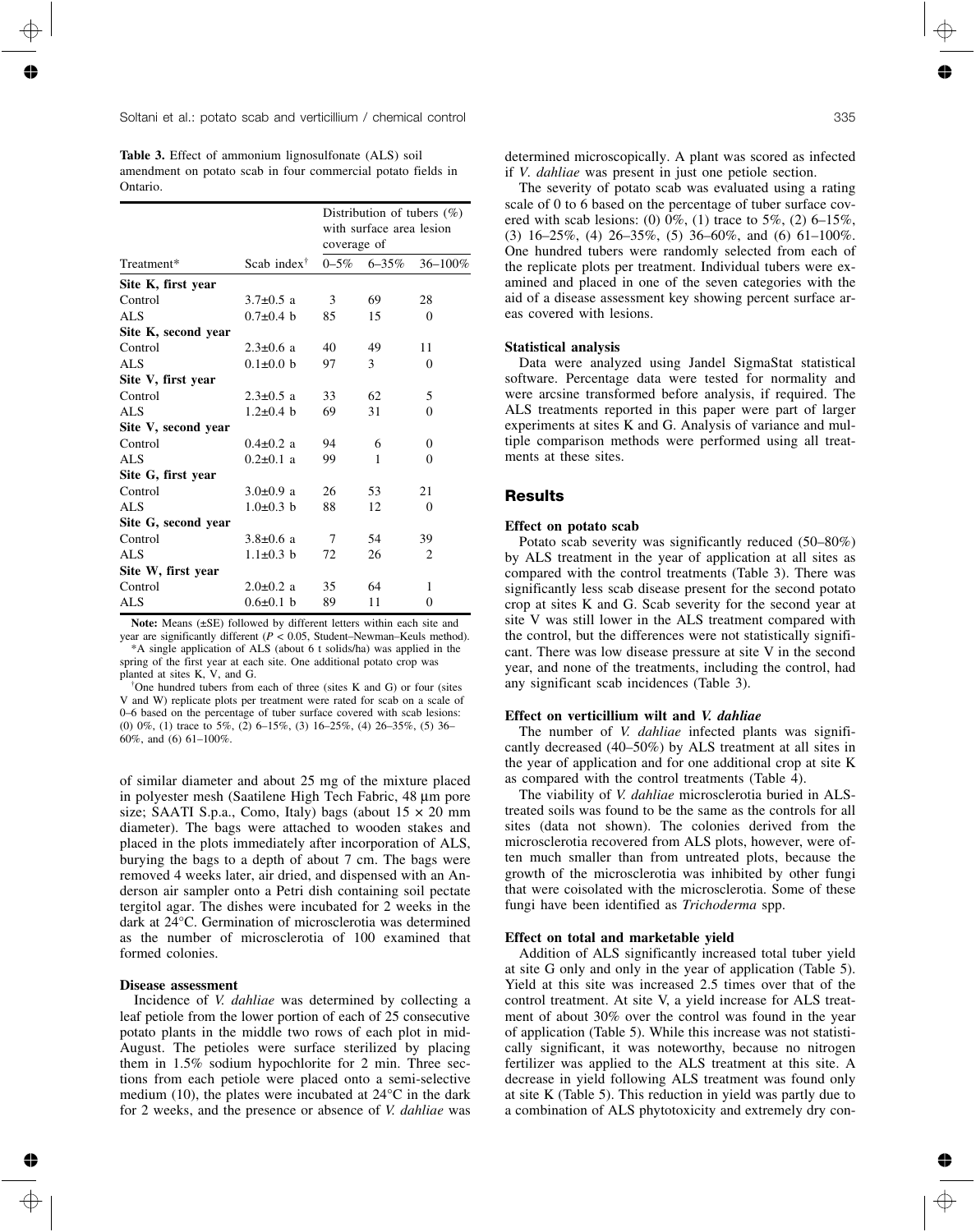**Table 4.** Effect of ammonium lignosulfonate (ALS) soil amendment on verticillium wilt in four commercial potato fields in Ontario.

|            | Verticillium wilt $(\%)^{\dagger}$ |               |
|------------|------------------------------------|---------------|
| Treatment* | First year                         | Second year   |
| Site K     |                                    |               |
| Control    | $28\pm1$ a                         | $22\pm3$ a    |
| <b>ALS</b> | $16\pm7$ b                         | $8\pm5$ b     |
| Site V     |                                    |               |
| Control    | $87±1$ a                           | $64\pm5$ a    |
| <b>ALS</b> | $51 \pm 11$ b                      | $73 \pm 11$ a |
| Site G     |                                    |               |
| Control    | $89±1$ a                           | nd            |
| <b>ALS</b> | $43 \pm 13$ b                      | nd            |
| Site W     |                                    |               |
| Control    | $59\pm7$ a                         |               |
| <b>ALS</b> | $34\pm7$ b                         |               |

**Note:** Means (±SE) followed by different letters within each site and year are significantly different (*P* < 0.05, Dunnett's method). nd, not determined.

\*A single application of ALS (about 6 t solids/ha) was applied in the spring of the first year at each site. One additional potato crop was planted at sites K, V, and G.

Percentage of plants infected with *V. dahliae*. Petioles were sampled in mid-August from 25 plants in the middle two rows of each of three (sites K and G) or four (sites V and W) replicate plots per treatment.

ditions. The potato plants and weeds in the ALS-treated plots were killed as a result of a crust that formed on the surface of the soil. This crust acted as a barrier to moisture penetrating into the soil and plants emerging through it. At least part of the lost yield was the result of the fact that the ALS plots were replanted 4 weeks after the initial planting. No ALS phytotoxicity was observed at any of the other three sites tested.

Marketable yield (tubers with <5% surface scab) was significantly increased three- to seven-fold by all ALS treatments at all sites in the year of application as compared with the control treatments (Table 5). Marketable yield was still consistently higher in subsequent crops at all sites but only statistically higher at site G. The potential increase in gross income resulting from the increased marketable yields is shown in Table 6.

#### **Effect on soil pH and ion concentrations**

Most of the ALS treatments caused an immediate reduction in soil pH of 0.4–0.6 units except at site W, where ALS had no effect (data not shown). At site W, there was essentially no difference in soil pH between the ALS and control treatments for the whole season. Soil pH of the ALS treatments at sites V and K remained 0.2–0.5 units lower than the control treatments for a second season at both sites. The difference in pH between the ALS and control treatments at site G increased to 1 pH unit by the first fall and remained so for the second season as well.

Addition of ALS generally caused an immediate increase in the amount of ammonium and sulfate ions in soil at all sites (data not shown). For example, at site K, the ALS treatment increased the amount of ammonium to 50 mg/kg soil compared with zero in the control. It raised the amount of sulfate to 75 mg/kg soil compared with the control at

| <b>Table 5.</b> Effect of ammonium lignosulfonate (ALS) soil |  |  |  |                                                              |  |  |  |
|--------------------------------------------------------------|--|--|--|--------------------------------------------------------------|--|--|--|
|                                                              |  |  |  | amendment on tuber yield in four commercial potato fields in |  |  |  |
| Ontario.                                                     |  |  |  |                                                              |  |  |  |

|                     | Total tuber yield | Marketable yield                                     |
|---------------------|-------------------|------------------------------------------------------|
| Treatment*          | (t/ha)            | $\left(\langle 5\% \text{ scab}; \text{t/ha}\right)$ |
| Site K, first year  |                   |                                                      |
| Control             | $16±0.5$ a        | $1\pm0.2$ a                                          |
| ALS.                | $13 \pm 1.3$ a    | $12\pm2.4$ h                                         |
| Site K, second year |                   |                                                      |
| Control             | $9 \pm 0.7 a$     | $3\pm0.9$ a                                          |
| ALS                 | $7\pm0.7$ a       | $7\pm0.6$ a                                          |
| Site V, first year  |                   |                                                      |
| Control             | $21 \pm 1.5$ a    | $7\pm3.1$ a                                          |
| <b>ALS</b>          | $26 \pm 1.3$ a    | $18\pm 5.5$ b                                        |
| Site V, second year |                   |                                                      |
| Control             | $14\pm 1.7$ a     | $14\pm 1.7$ a                                        |
| ALS.                | $17\pm2.6$ a      | $17\pm2.5$ a                                         |
| Site G, first year  |                   |                                                      |
| Control             | $8\pm2.5$ a       | $3 \pm 1.3$ a                                        |
| <b>ALS</b>          | $21 \pm 2.1$ h    | $18\pm2.5$ b                                         |
| Site G, second year |                   |                                                      |
| Control             | $14\pm1.0$ a      | $1\pm0.6$ a                                          |
| ALS.                | $11 \pm 1.3$ a    | 8±3.9 b                                              |
| Site W, first year  |                   |                                                      |
| Control             | $14\pm1.8$ a      | $5\pm1.0$ a                                          |
| ALS.                | $14\pm 2.1$ a     | $12\pm2.0$ b                                         |

Note: Values are means  $\pm$  SEs. Values followed by different letters within each site and year are significantly different ( $P < 0.05$ , Dunnett's method). Means were calculated from three (sites K and G) or four (sites V and W) replicate plots.

\*A single application of ALS (about 6 t solids/ha) was applied in the spring of the first year at each site. One additional potato crop was planted at sites K, V, and G.

25 mg/kg soil. No elevated levels of nitrite were detected in the weeks following application (data not shown). The amount of nitrate in the ALS treatment was double that of the control after a few weeks. Amounts of these ions returned to control levels by the end of the season.

## **Effect on soil microbial populations**

All ALS treatments increased fungal and bacterial numbers in soil two- to eight-fold over control treatments at all sites in the year of application (data not shown). Numbers returned to control levels by the end of the first year except at sites K and G, where fungal numbers remained fivefold higher for a second year. In addition to increased microbial numbers, shifts in the populations of bacteria and fungi occurred (data not shown). For example, *Trichoderma* spp. often became one of the dominant fungal genera present after application of ALS. Another known biological control agent, *Talaromyces flavus*, was also isolated.

## **Effect on leaf and tuber nutrient content**

Leaves collected in mid-August and tubers from site W were analyzed for nutrient content. Levels of macro- and micro-nutrients were similar in the control and ALS-treated plots except for manganese (data not shown). Manganese content of leaf tissue from the ALS-treated plots was 1200 mg/kg compared with 400 mg/kg for leaf tissue from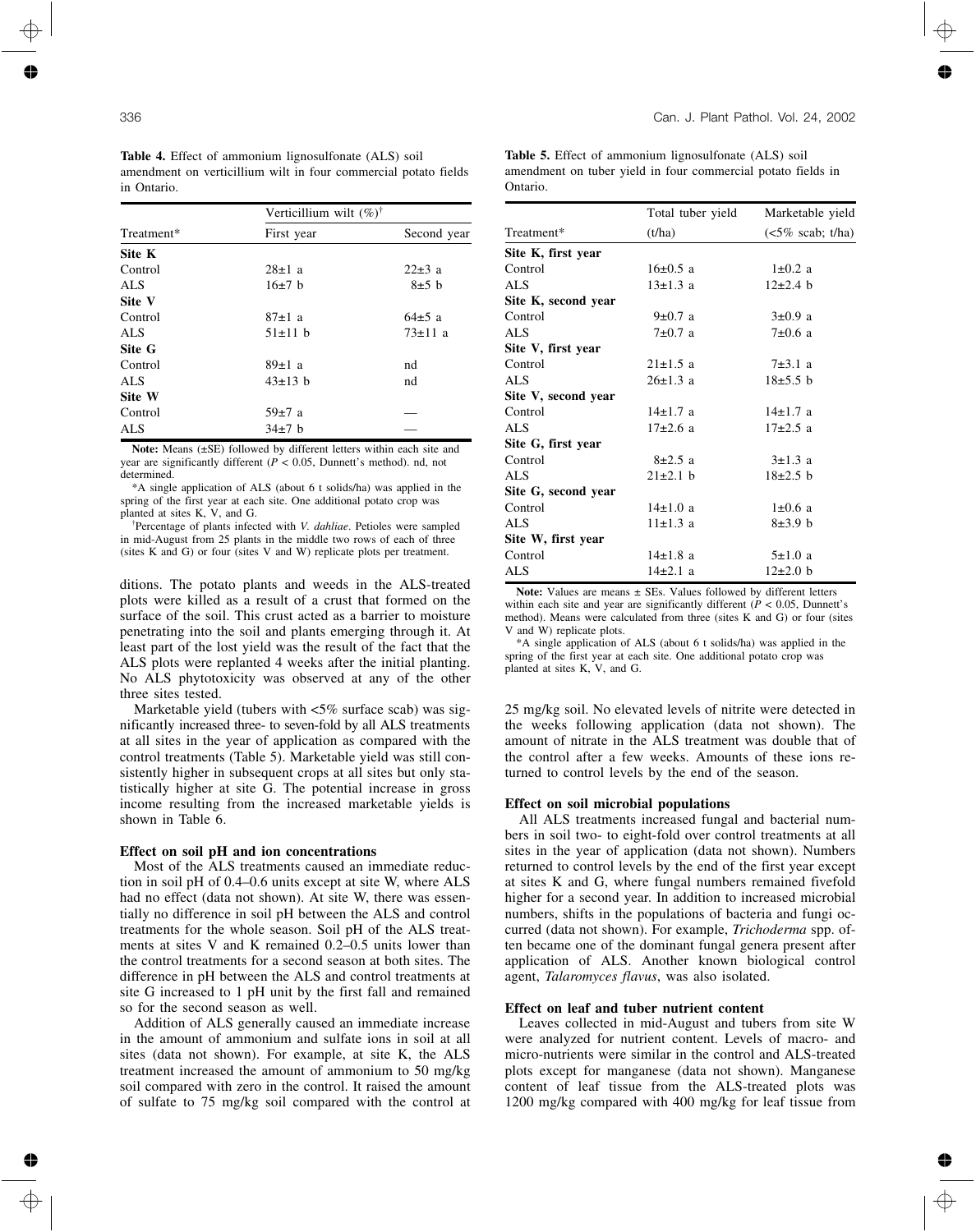the control treatment. Manganese content of tubers was 12 mg/kg in the ALS treatment compared with 2 mg/kg in tubers from the control. Leaf tissue was also analysed for both the first and second season at site V (data not shown). At this site, there was not any difference in nutrient content between the control and ALS treatments, even for manganese.

# **Discussion**

The results of this study clearly demonstrated that incorporation of ALS into soil significantly reduced the severity of potato scab by 50–80% and verticillium wilt by 40–50% as compared with control treatments in the year of application at all four commercial potato fields tested. The single application of ALS significantly reduced the severity of potato scab for an additional year at sites K and G. The number of *V. dahliae* infected plants was significantly less than the control for a second year at site K. A third crop of potatoes was planted at site K. The number of *V. dahliae* infected plants was still significantly less than the control, but the scab severity was not significantly different from the control (data not shown). We also tested a higher rate of liquid ALS (20 hL/ha) at site K, and a dry formulation of ALS at site V. Both these treatments were as effective in reducing the severity of potato scab and the number of *V. dahliae* infected plants as the regular ALS treatment (data not shown).

The soils at the four sites used in this study had different soil characteristics. For example, the organic carbon content ranged from 1 to 2%, and the pH ranged from 5.4 to 6.7. Thus, the efficacy of ALS to reduce potato scab and verticillium wilt in this study was not site or soil specific, unlike other amendments we have tested, which were greatly influenced by organic matter content and soil pH (5, 6, 33, 34).

Previous studies have shown that high nitrogencontaining amendments such as chicken manure, meat and bone meal, and soymeal can reduce these diseases to nearzero levels in the year of application (5, 17). However, these diseases returned to control levels or higher in subsequent years in these studies. In this study, disease reduction by ALS was not quite as dramatic in the year of application, but disease severity remained lower than control treatments in subsequent years. Since the disease incidences changed over the years of testing, the degree of protection conferred in the second year was not always obvious.

Three of the four sites used in this study received the grower's usual fertilizer regime along with the ALS. At site V, no additional nitrogen fertilizer was added along with the ALS. The yield for the ALS treatment at site V was the same as the control indicating that the ALS provided sufficient nitrogen for the potato crop. Thus, it is important to consider the nitrogen contribution of ALS at least during the year of application. Yield at site K, however, was reduced in the year of application because of phytotoxicity of the ALS at that site. Doubling the rate of ALS at this site reduced yield by 50% in the year of application, and yield was still reduced in the second year compared with the control treatment (data not shown). ALS used at rates above 6 t/ha of solids can be toxic to crops under certain environmental conditions. Any phytotoxicity observed at rates below 6 t/ha was transitory and short lived. Considerable work

**Table 6.** Effect of ammonium lignosulfonate (ALS) soil amendment on the gross income to growers.

| Location | Income above control $(\frac{5}{ha})^*$ |             |       |  |  |
|----------|-----------------------------------------|-------------|-------|--|--|
|          | First year                              | Second year | Total |  |  |
| Site K   | 1810                                    | 660         | 2470  |  |  |
| Site V   | 1810                                    | 490         | 2300  |  |  |
| Site G   | 2470                                    | 1150        | 3620  |  |  |
| Site W   | 1150                                    |             | 1150  |  |  |

**Note:** A single application of ALS (about 6 t solids/ha) was applied in the spring of the first year at each site. One additional potato crop was planted at sites K, V, and G.

\*Values were determined by taking the difference in marketable tuber yield (t/ha) between the control and ALS treatments (Table 5) and multiplying by \$165/t.

needs to be carried out as how to best exploit the benefits of such amendments in a cropping system.

Marketable yield (tubers with <5% surface scab) was significantly increased three- to seven-fold at all sites by application of ALS. Marketable yield remained consistently higher in subsequent crops as well. We calculated that the gross income above the control treatments at these sites could translate into \$1150–2470/ha during the first year and \$490–1150/ha in the second year (Table 6). The cost of having ALS (50% solids) delivered to Ontario potato fields was about \$100/hL when we started this study and is currently estimated to be \$150–200. At \$200/hL, the cost of applying 10 hL/ha would be about \$2000/ha plus the farmer's application costs. Thus, at the current price, application of ALS to potato fields to reduce these diseases is probably not economically viable. The economic return of ALS treatment would be improved if increased marketable yields can be demonstrated to last longer than 2 years.

We do not know how ALS reduced the severity of potato scab and verticillium wilt in these four potato fields. We do know that reduction in verticillium wilt was not due to toxicity of ALS to *V. dahliae*. The viability of microsclerotia buried in the plots immediately after ALS application was not reduced compared with control treatments. We have not yet determined if ALS is toxic to *S. scabies* in soil. Nematode populations can affect verticillium wilt (28), but nematode numbers in the fields in this study were low (data not shown) making it impossible to assess the effect of ALS on nematodes or their role in verticillium wilt in this study. Davis et al. (7, 8) showed that the incidence of verticillium wilt decreased after 2 years of green manuring although inoculum levels of the pathogen stayed the same, or in some cases increased two- to four-fold. They attributed disease reduction to biological control. Increased soil biological activity and stimulation of biological control after application of organic amendments to soil is one mechanism that can reduce soilborne diseases. Both competition and antibiosis have been implicated in biological control of potato scab (25). In this study, incorporation of ALS into soil caused an increase in most microbial numbers and diversity, particularly that of fungi. Colonies of *V. dahliae* derived from microsclerotia recovered from the ALS plots were often much smaller and heavily infested with other competing fungi than from untreated plots. Among the fungi that increased in numbers, we have isolated known bi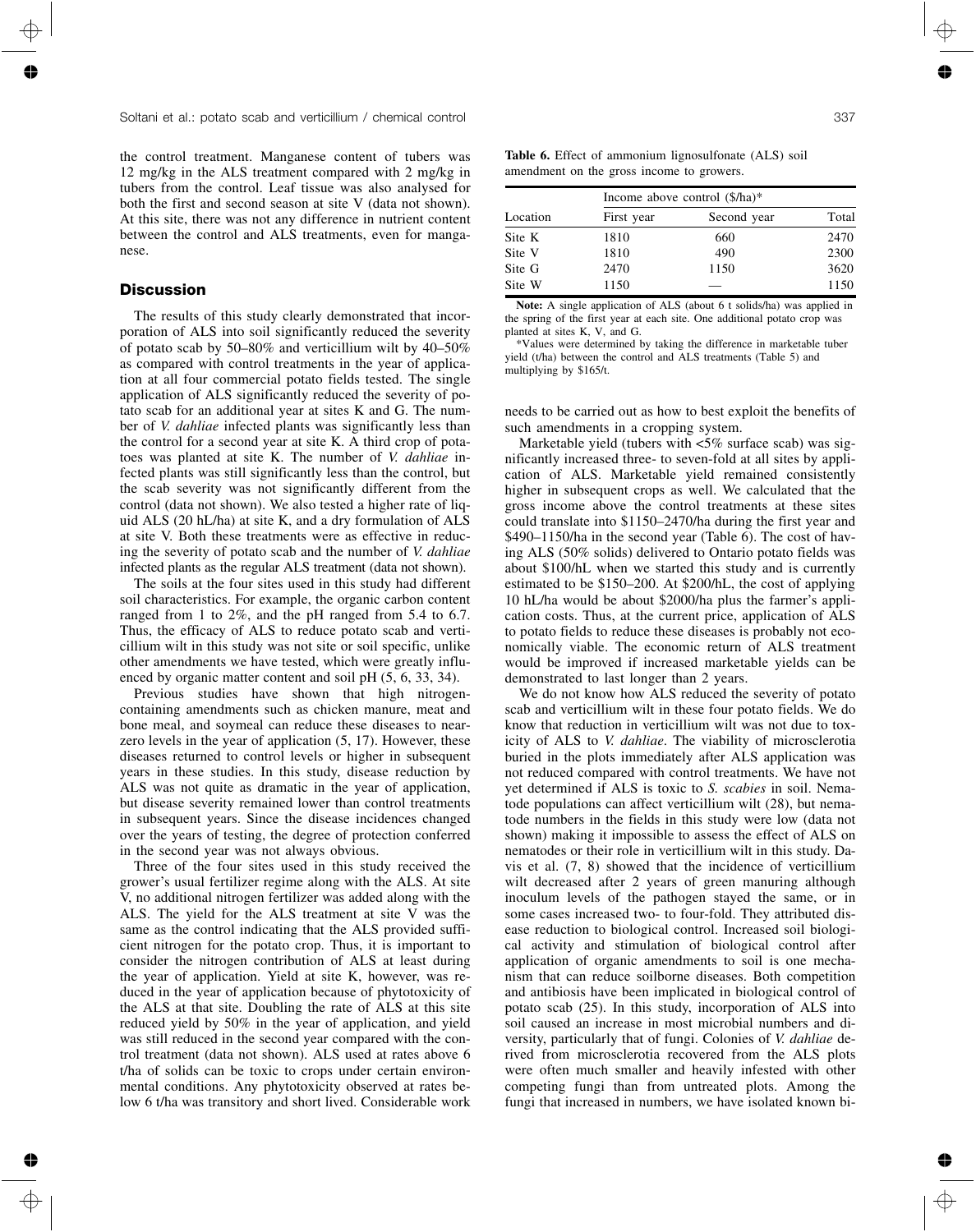ological control agents such as *Trichoderma* spp. and *Talaromyces flavus*. This aspect is under investigation.

Reduction in soil pH has been shown to reduce potato scab severity (13). Addition of ALS to soil usually changed soil pH as well as the concentrations of various ions in the soil, which can also have an impact on the incidence of verticillium wilt and potato scab (13, 27). At site G, where ALS reduced the soil pH from 6.2 to 5.2, it may have been a disease moderating factor. However, ALS had no significant effect on soil pH at site W, and thus, pH could not explain the disease reduction at this site. The levels of sulfur and ammonium derived from ALS increased in all the soils, which have been shown to reduce scab (13). Nitrogen transformation products, such as ammonia and nitrous acid, can also play a role in reducing the population of plant pathogens, but neither soil pH nor concentrations of ammonia or nitrite were conducive to the formation of these toxicants. In fact, ammonia volatilization and nitrification have been found to be inhibited by ALS (20, 29, 39).

Manganese has also been shown to help control potato scab (13). Addition of ALS to site W increased the concentration of manganese in both leaf tissue and tubers in the year of application. Increased levels of exchangeable manganese may be directly toxic to pathogens or may increase the resistance of plants to pathogen attack by improving metabolism (21–24). If manganese was a factor involved in scab reduction at site W, it appeared not to be a factor at site V, however, where no elevated manganese levels in leaf tissue were found.

Davis et al. (8) examined 100 commercial potato fields for soil, disease, and yield variables and found that the factors most closely related to soil integrity (organic matter, organic nitrogen, and increased nutrient availability) were associated with reduced diseases and higher tuber yields. Factors related to loss of soil integrity (sodium and reduced nutrient availability) were related to increased disease and reduced yield. The authors concluded that organic matter is one factor that can be manipulated to improve potato crop health and productivity. ALS is a promising material for increasing organic matter and for changing the disease profile of a potato soil. Its use in a disease control strategy for potato scab and verticillium wilt needs to be further validated. In this study, we used four different batches of ALS applied in three different years to four potato fields. All combinations reduced disease severity in the year of application and reduced disease levels remained in subsequent years at some sites. Work is continuing toward determining the mode(s) of action of ALS, effect on other plant pathogens, and development of ALS into a formulated product for management of soilborne diseases and other agricultural uses.

# **Acknowledgements**

The technical assistance of A. Brown, N. Duncan, J. Hill, S. Hobbs, D. Jensen, I. Lalin, E. Leci, M. MacInnes, M. Hleba, S. O'Quinn, R. Muth, V. Seguin, and M. Tenuta is greatly appreciated. We also thank all the participating potato growers for allocating the experimental plots on their farms and for their help in planting, fertilization, weed control, and harvesting of the plots. This research was funded by a grant from Tembec Inc., and the AAFC Matching Investment Initiative.

# **References**

- 1. Alkanani, T., and MacKenzie, A.F. 1996. Banding urea and lignosulfonate in corn (*Zea mays* L.) production and 15N recovery. Can. J. Soil Sci. 76: 365–371.
- 2. Buylov, V.V., Lichko, R.P., and Volokitin, M.P. 1979. Improvement of the properties of solonetzic soils with ammonium lignosulfonate. Sov. Soil Sci. (Engl. Transl.) 11: 449–460.
- 3. Callebaut, F., Gabriels, D., and Boodt, M.D. 1979. The effect of polymer structure on soil physio-chemical properties and soil water evaporation. J. Chem. Technol. Biotechnol. 29: 723–729.
- 4. Cihacek, L.J. 1984. Economic soil treatment of iron chlorosis in grain sorghum grown on a gypsum affected soil. J. Plant Nutr. 7: 329–340.
- 5. Conn, K.L., and Lazarovits, G. 1999. Impact of animal manures on verticillium wilt, potato scab, and soil microbial populations. Can. J. Plant Pathol. 21: 81–92.
- 6. Conn, K.L., and Lazarovits, G. 2000. Soil factors influencing the efficacy of liquid swine manure added to soil to kill *Verticillium dahliae*. Can. J. Plant Pathol. 22: 400–406.
- 7. Davis, J.R., Huisman, O.C., Westermann, D.T., Hafez, S.L., Everson, D.O., Sorensen, L.H., and Schneider, A.T. 1996. Effects of green manures on verticillium wilt of potato. Phytopathology, 86: 444–453.
- 8. Davis, J.R., Huisman, O.C., Everson, D.O., and Schneider, A.T. 2001. Verticillium wilt of potato: a model of key factors related to disease severity and tuber yield in southeastern Idaho. Am. J. Potato Res. 78: 291–300.
- 9. Goyer, C., Otrysko, B., and Beaulieu, C. 1996. Taxonomic studies on streptomycetes causing potato common scab: a review. Can. J. Plant Pathol. 18: 107–113.
- 10. Hawke, M.A., and Lazarovits, G. 1994. Production and manipulation of individual microsclerotia of *Verticillium dahliae* for use in studies of survival. Phytopathology, 84: 883–846.
- 11. Huber, D.M., and Watson, R.D. 1970. Effect of organic amendments on soil-borne plant pathogens. Phytopathology, 60: 22–26.
- 12. Jordan, V.W.L., Sneh, B., and Eddy, B.P. 1972. Influence of organic soil amendments on *Verticillium dahliae* and on microbial composition of the strawberry rhizosphere. Am. Appl. Biol. 70: 139–148.
- 13. Keinath, A.P., and Loria, R. 1989. Management of common scab of potato with plant nutrients. *In* Soilborne plant pathogens: management of diseases with macro- and microelements. *Edited by* A.W. Engelhard. American Phytopatholgical Society Press, St. Paul, Minn. pp 152–166.
- 14. Kritzman, G., and Grinstein, A. 1991. Formalin application against soil-borne *Streptomyces*. Phytoparasitica, 19: 248.
- 15. Lambert, D.H., and Loria, R. 1989. *Streptomyces scabies* sp. nov., nom. rev. Int. J. Syst. Bacteriol. 39: 387–392.
- 16. Lazarovits, G. 2001. Management of soil-borne plant pathogens with organic soil amendments: a disease control strategy salvaged from the past. Can. J. Plant Pathol. 23: 1–7.
- 17. Lazarovits, G., Conn, K.L., and Potter, J. 1999. Reduction of potato scab, verticillium wilt, and nematodes by soymeal and meat and bone meal in two Ontario fields. Can. J. Plant Pathol. 21: 345–353.
- 18. Lazarovits, G., Tenuta, M., and Conn, K.L. 2001. Organic amendments as a disease control strategy for soilborne dis-